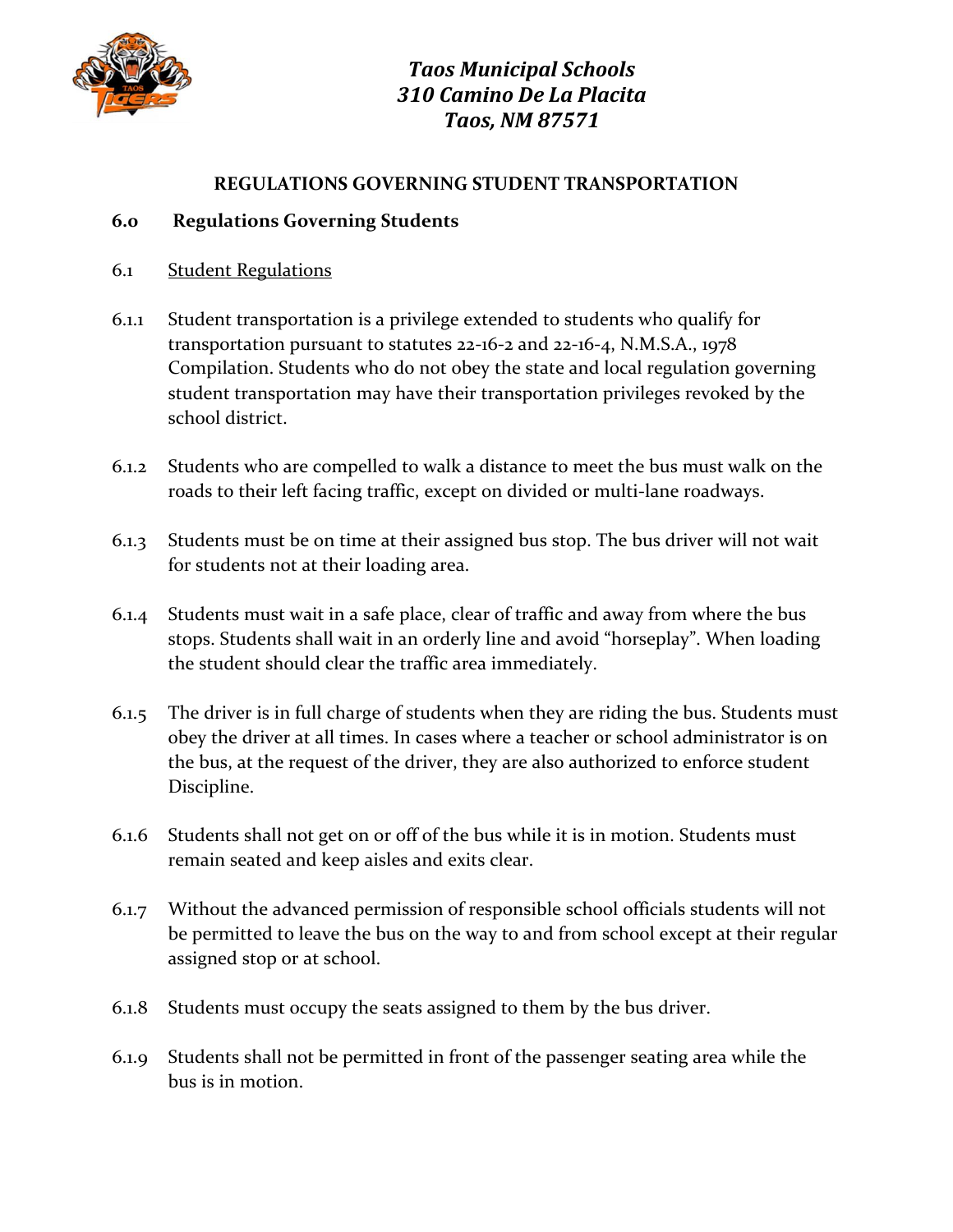

#### *Taos Municipal Schools 310 Camino De La Placita Taos, NM 87571* **DEPARTAMENTO DE TRANSPORTE DE LAS ESCUELAS MUNICIPALES DE TAOS**

#### **6.0 Regulaciones que gobiernan a los estudiantes**

- 6.1 Reglamento estudiantil
- 6.1.1 El transporte del escolar es un privilegio extendido a lost estudiantes que califican de acuerdo con los estatutos Compilados de 1978 11-16-2 y 22-16-4, N.M.S.A. Los estudiantes que no obedezcan la reglas de estado y locales que rige el transporte estudiantil pueden perder sur privilegios de transporte en el distrito escolar.
- 6.1.2 Los estudiantes que se ven obligados a caminar una distancia para encontrarse con el autobus deben caminar en las calles en el lado izquierdo de tráfico, excepto en caminos divididos o de carriles multiples.
- 6.1.3 Los estudiantes deben llegar a tiempo a la parade de autobus asignada. El/la conductor/a del autobus no esperará a los estudiantes que no estén en el área asignada.
- 6.1.4 Los estudiantes deben esperar en un lugar seguro, sin tráfico y lejos de donde se detiene el autobus. Los estudiantes deben eserar alíneados y en forma ordenada evitando "payasadas". Al subirse en autobús estudiante debe despejar inmediatamente el área de tráfico.
- 6.1.5 El/la conductor/a está a cargo de los estudiantes cuando viajan en el autobus. Los estudiantes deben obedecer inmediatamente al conductor/a. En los casos en que un/a maestro/a o administrador de la escuela se encuentre en el autobus, a pedido del conductor, también están autorizados a hacer cumplir la disciplina requerida del estudiante.
- 6.1.6 Los estudiantes no deben subirse o bajarse del autobus mientras que está en movimiento. Los estudiantes deben permanecer sentados y mantener despejados los pasillos y las salidas.
- 6.1.7 Sin el permiso revio del oficial escolar responsable, no se permitirá a los estudiantes abandoner el autobus en el camino hacia o desde la escuela except en su parade escolar regular asignada.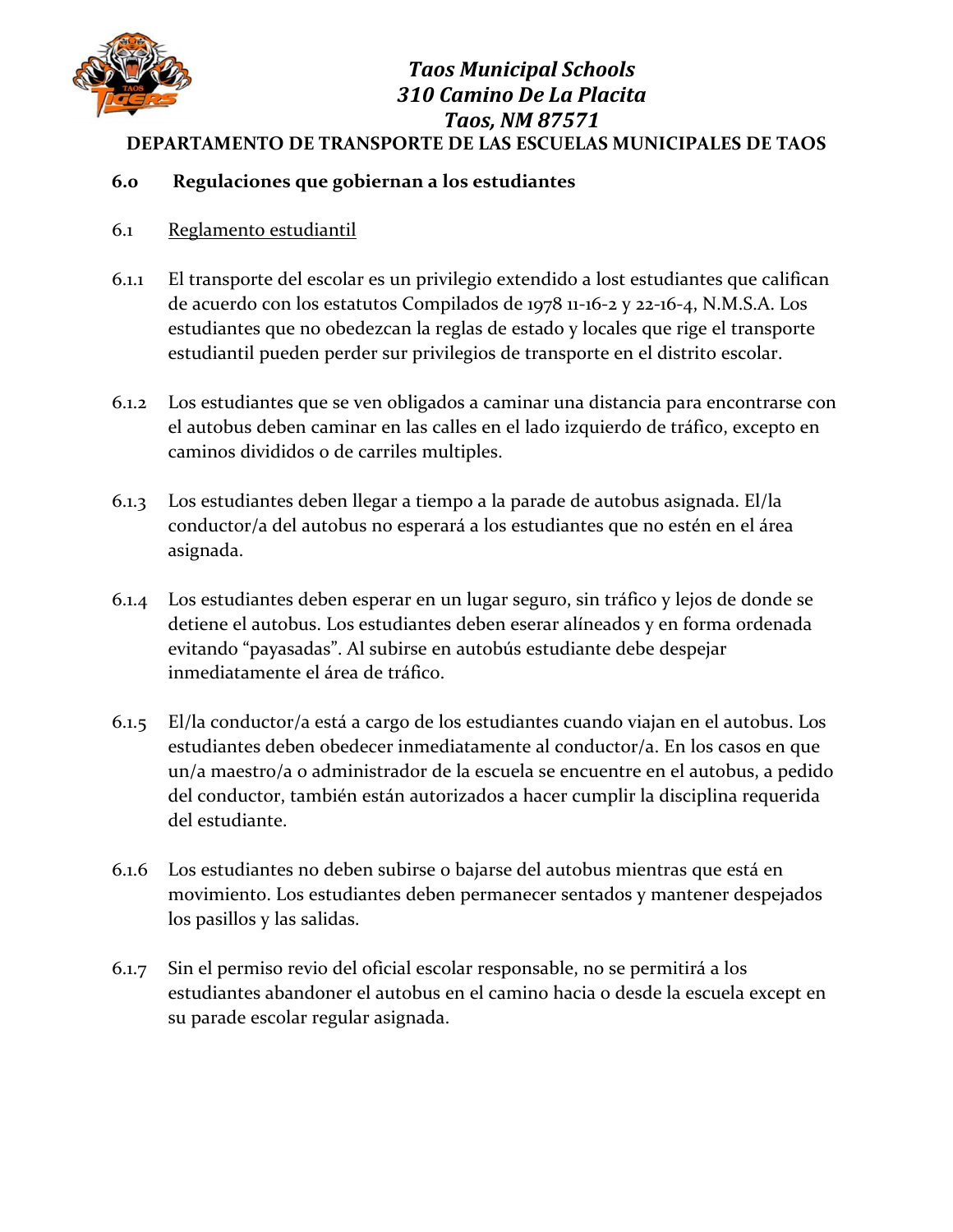

- 6.1.10 Students are not to carry any unnecessary conversation with the driver while the bus in motion.
- 6.1.11 Students will stay out of the driver's seat and will not tamper with any equipment.
- 6.1.12 Students shall be courteous and obedient to the driver.
- 6.1.13 Students must cooperate with the bus driver in keeping the bus clean.
- 6.1.14 Rough or boisterous conduct will not be permitted in the bus; however, students are permitted to converse in a normal tone of voice while on the bus. Students should keep absolutely quite when the bus is approaching a railroad crossing and must remain quite until the bus is safely across the tracks.
- 6.1.15 Students shall not use profane language or obscene gestures and shall not eat any food or drink beverages on the bus.
- 6.1.16 Students should remember that misconduct or carelessness not only endangers their own safety, but also the safety of the other students present on the bus.
- 6.1.17 Students must not extend their hands, arms, head, or any other objects outside of the buses window.
- 6.1.18 Animals, firearms, knives, explosives, breakable objects, or any other dangerous objects are not permitted on the bus. No items that will block the aisle of the bus will be permitted.
- 6.1.19 Students must not open or close bus windows without permission from the bus driver.
- 6.1.20 Students shall not throw any items inside or outside the bus while boarding, riding, or unloading the bus.
- 6.1.21 The use of tobacco, drugs, alcohol, or controlled substances shall not be permitted.
- 6.1.22 Students will not ride on the outside of the bus at any time or attach any item to the bus.
- 6.1.8 Los estudiantes deben ocupar los asientos asignados por el conductor.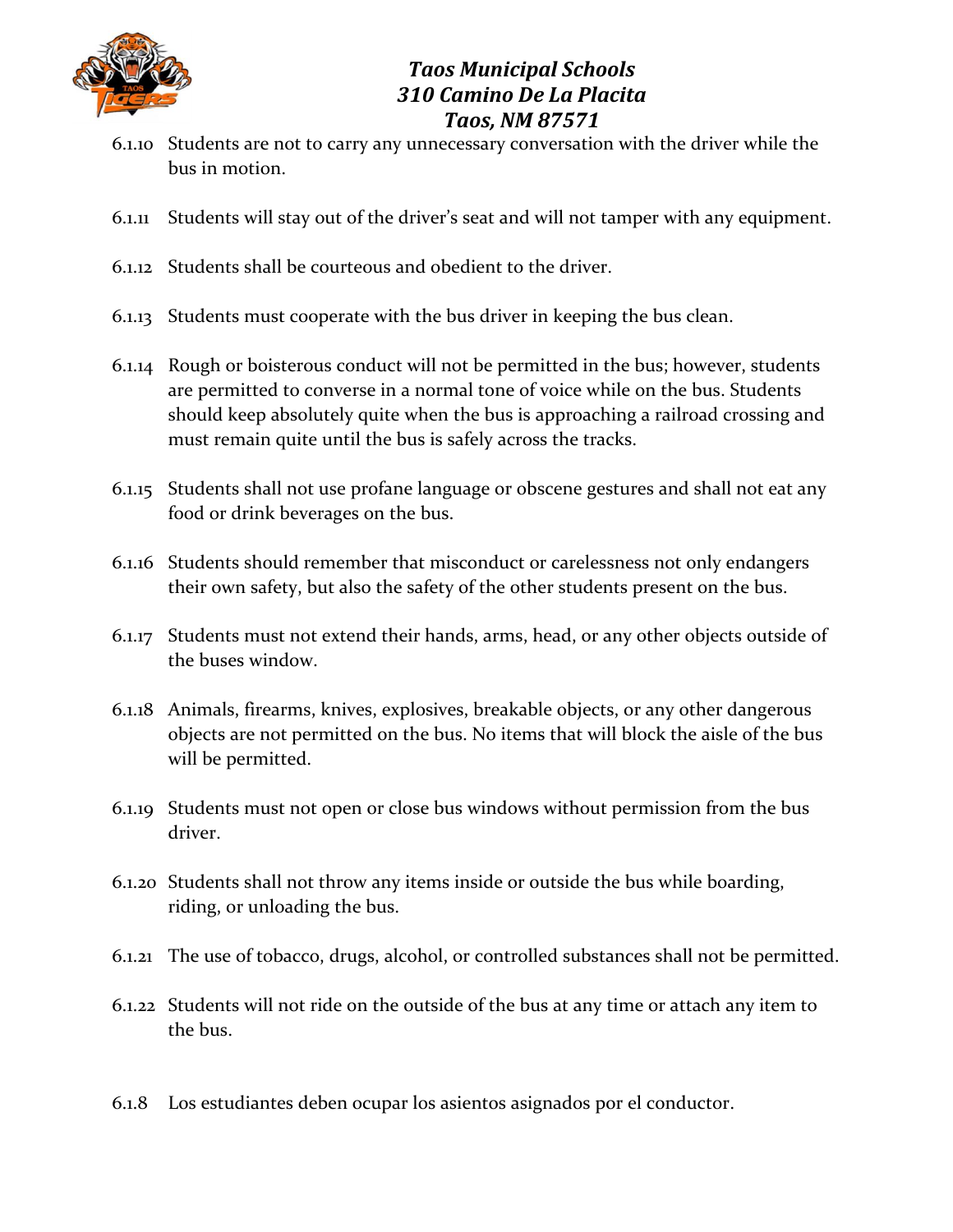

- 6.1.9 No se permitirá a los estudiantes pararse al frente de los asientos mientras el autobús esté en movimiento.
- 6.1.10 Los estudiantes no deben mantener conversaciones innecesarias con el conductor mientras el autobús esté en movimiento.
- 6.1.11 Los estudiantes se mantendrán fuera del alcance del asiento del conductor no alterarán ningún equipo.
- 6.1.12 Los estudiantes deben ser corteses y obedientes con el conductor.
- 6.1.13 Los estudiantes deben cooperar con el conductor del autobús y mantener limpio el autobús.
- 6.1.14 No se permitirá la conducta áspera o bulliciosa en el autobús; sin embargo, a los estudiantes se les permite conversar en un tono de voz normal mientras están en el autobús. Los estudiantes deben mantenerse absolutamente quietos cuando el autobús se acerca a un cruce de ferrocarril y permanecer en silencio hasta que el autobus esté seguro a través de las vías.
- 6.1.15 Los estudiantes no deben usar lenguaje profane o gestos obscenos y no deben comer ningún alimento ni beber ningúna bebida en el autobus.
- 6.1.16 Los estudiantes deben recorder que la mala conducta o descuido no solo pone en peligro su propia seguridad, sino también la seguridad de los otros estudiantes en el autobus.
- 6.1.17 Los estudiantes no deben extender sus manos, brazos, canezas u oa través de la ventana del autobús.
- 6.1.18 No se permiten en el autobús animales, armas de fuego, cuchillos, explosivos, artículos, de vidrio, rompibles u ortas objetos peigroses. No de llevarán en el autobús artículos que bloquearán el pasillo de.
- 6.1.19 Los estudiantes no deben abrir o cerrar las ventanas de autobús sin el permiso del conductor del autobús.
- 6.1.23 Parents or guardians shall be held responsible for malicious destruction to the bus.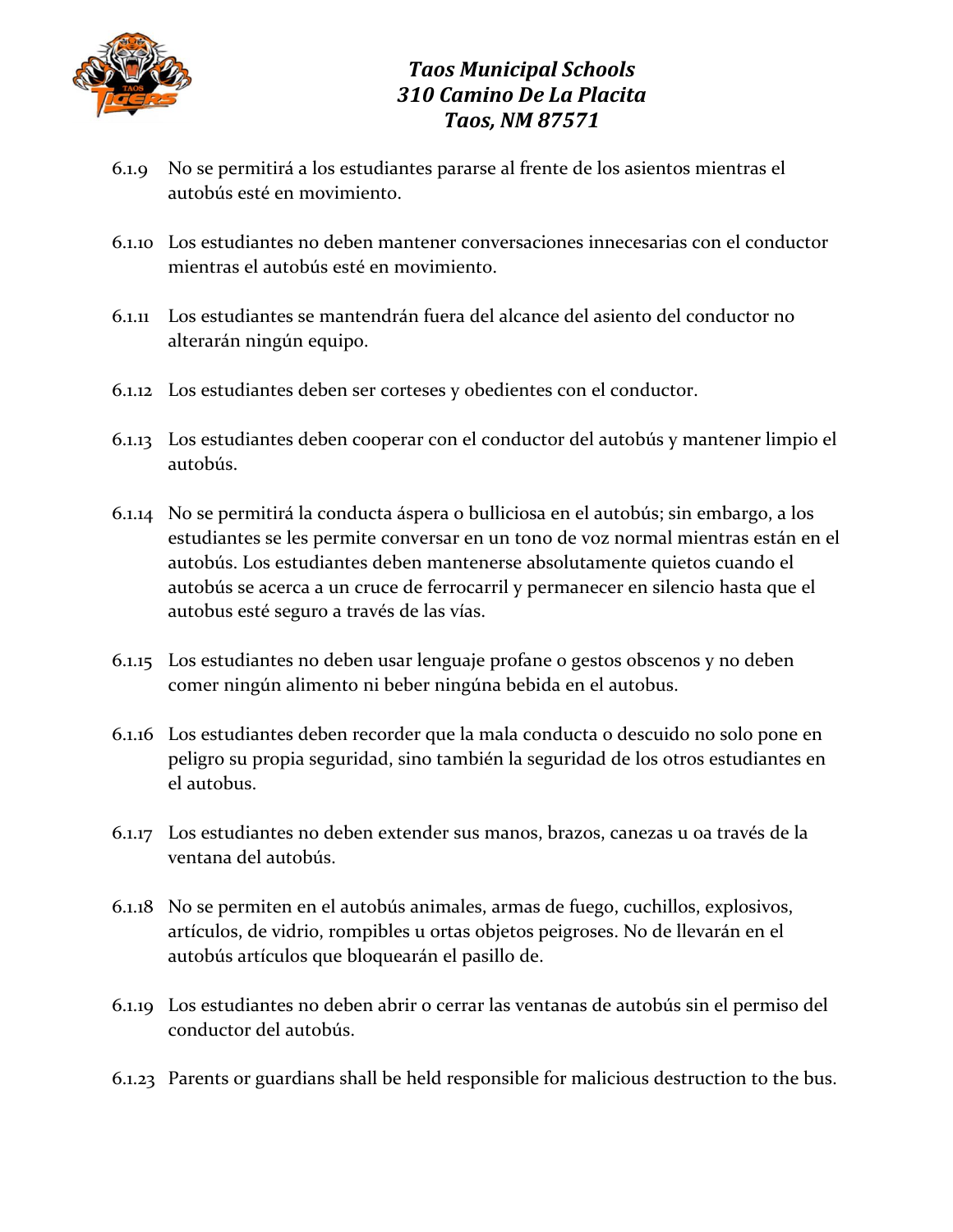

- 6.1.24 Any damage to the bus from any cause shall be reported to the driver, and the driver, will, in turn, report it to the proper school officials.
- 6.1.25 Students who must cross the road after unloading from the bus must pass far enough in front of the bus (10 feet) so that the driver can see them. Students will cross the road only when the driver signals that all is clear. The only exception to this rule is in the urban areas where pedestrian crossings are provided at the intersections and students are instructed to cross after the bus leaves the unloading zone or when the traffic signals direct them to cross. Students will not cross multi-lane roadways to meet the bus except in urban areas where crosswalks or traffic signals are provided.
- 6.1.26 Students shall look both ways before crossing to the opposite side of the road.

#### **6.2 PARENTS RESPONSIBILITIES**

- 6.2.1 For safe riding on a school bus by their child, parent responsibilities including the following:
	- a) Insuring that their child arrives at the designated bus stop a few minutes prior to their scheduled arrival.
	- b) Providing protection or supervision for their child when unusual conditions warrant precaution beyond ordinary circumstances.
	- c) Actively cooperating with school officials and school bus operators regarding appropriate conduct of their child at bus stops and while walking to and from bus stops.
	- d) Assisting with implementation and enforcement of school bus rider safety.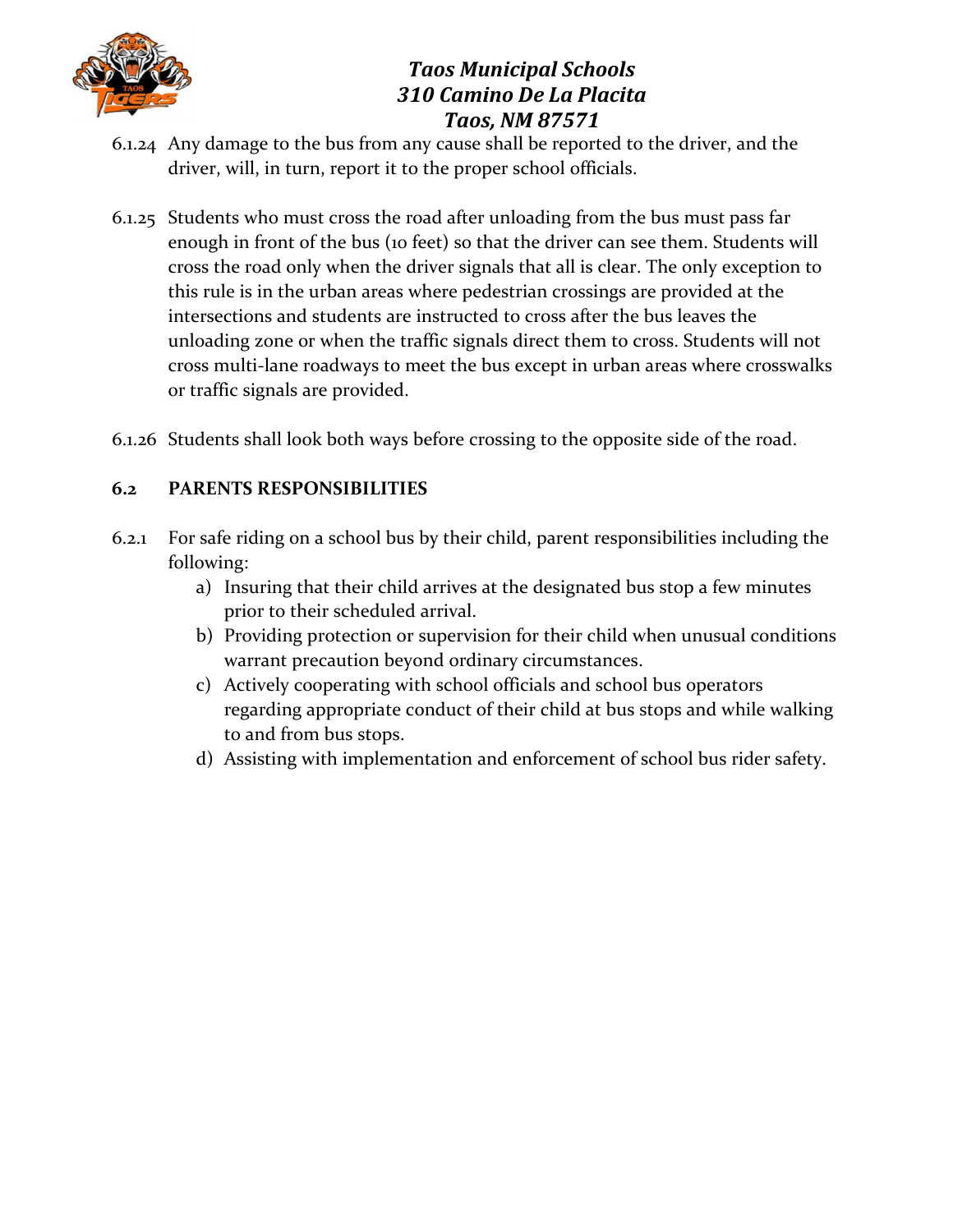

- 6.1.20 Los estudiantes no deberán arrojar ningún artículo dentro o fuera del autobús mientras abordan, viajan o descargan el autobús.
- 6.1.21 No se permitirá el uso de tobacco, drogas, alcohol o sustancias controladas.
- 6.1.22 Los estudiantes no viajarán en el exterior del autobús en ningún momento ni podrán adjuntar ningún artículo al autobús.
- 6.1.23 Los padres o tutores serán responsables por loa destrucción maliciosa del autobús.
- 6.1.24 Cualquier daño al autobús por cualquier causa deberá ser informado por los pasajeros al conductor, y el conductor, a su vez, lo informará al funcionario escolar correspondiente.
- 6.1.25 Los estudiantes que deben cruzar la calle después de autobús deben pasar lo suficeientemente lejos delante del autobús (10 pies) para que el conductor pueda verlos. Los estudiantes cruzarán la calle solo cuando el conductor indique que todo está despejado. La única excepción a esta regla se encuentra en las áreas urbanas donde se proporcionan cruces de peatones a las intersecciones y se indicará a los estudiantes que crucen después de que el autobús abandone la zona de bajada o cuando las señales de tránsito los dirijan a cruzar. Los estudiantes no cruzarán las carreteras de varios carriles para encontrarse con el autobus,except en las áreas urbanas dinde se proporcionan cruces peatonales o semáforos.
- 6.1.26 Los estudiantes deben mirar a ambos lados antes de cruzar al lado opuesto de la carretera.

#### **6.2 RESPONSABILIDADES DE LOS PADRES**

- 6.2.1 Para un viaje seguro en un autobús escolar por parte de su hijo/a, las responsabilidades de los padres incluyen lo siguiente:
	- a) Asegurándose de que su hijo/a llegue a la parade de autobus designada unos minutos antes de horario determinado.
	- b) Proporcionar protección o supervision para su hijo/a cuando las condiciones inusuales lo justifique y precaución más allá de las circumstancias normales.
	- c) Cooperar activamente con los funcionarios de la escuela y los conductors de autobúses escolares.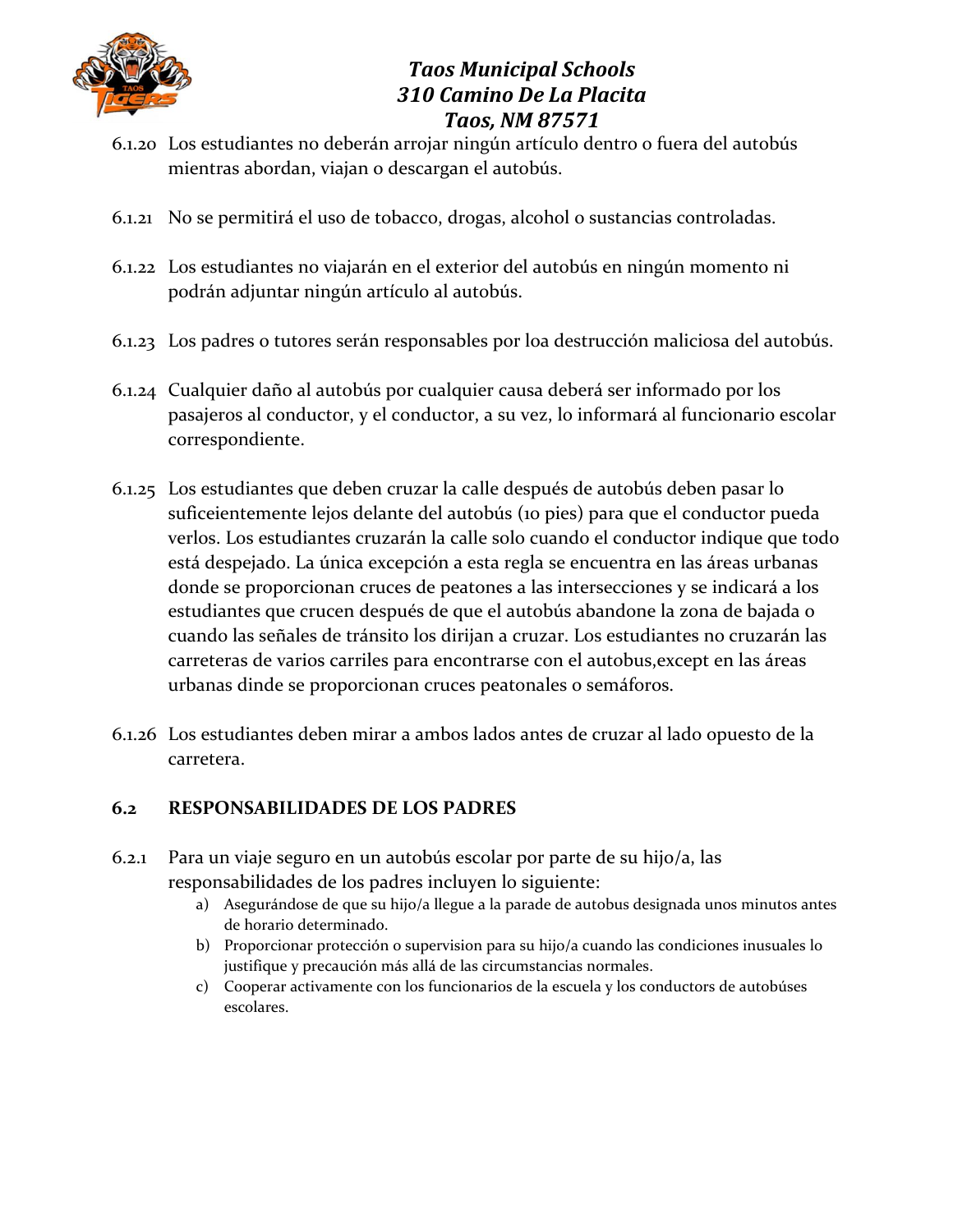

# *SCHOOL BUS REGISTRATION FORM*

| 31 I S<br>г<br>π |
|------------------|
|------------------|

### I HEREBY CERTIFY THAT I HAVE READ AND AGREE THAT:

| Student's Full Name                                                                                          | Age |  | School                              | Grade |  |
|--------------------------------------------------------------------------------------------------------------|-----|--|-------------------------------------|-------|--|
| WILL ABIDE BY THE TAOS MUNICIPAL SCHOOLS STANDARD RULES AND<br>REGULATIONS GOVERNING STUDENT TRANSPORTATION. |     |  |                                     |       |  |
| Telephone #                                                                                                  |     |  | Physical Address (Pick up/Drop off) |       |  |
|                                                                                                              |     |  |                                     |       |  |
| Parent/Guardian Printed Name                                                                                 |     |  | Parent/Guardian Signature           |       |  |

IT IS IMPERATIVE THAT ALL STUDENTS RIDING THE BUS BE REGISTERED TO THAT INDIVIDUAL BUS. THIS COMPLETED REGISTRATION FORM MUST BE TURNED INTO THE BUS DRIVER IN ORDER FOR YOUR CHILD TO RECEIVE BUS SERVICE WITHIN (5) DAYS FROM RECIEPT.

THANK YOU,